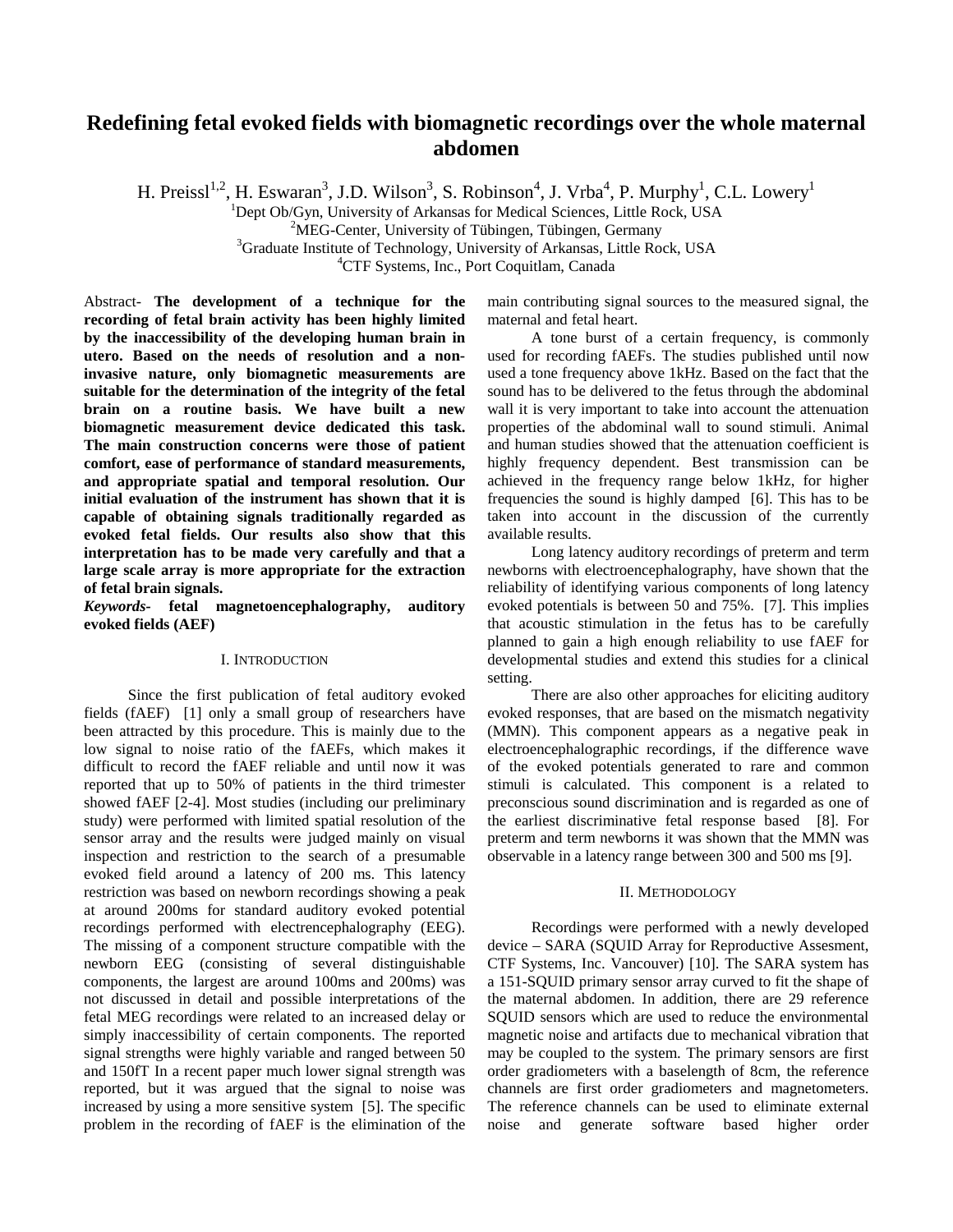| <b>Report Documentation Page</b>                                                                                                                                                                                                                                                              |                           |                         |                                                    |  |
|-----------------------------------------------------------------------------------------------------------------------------------------------------------------------------------------------------------------------------------------------------------------------------------------------|---------------------------|-------------------------|----------------------------------------------------|--|
| <b>Report Date</b><br>25 Oct 2001                                                                                                                                                                                                                                                             | <b>Report Type</b><br>N/A | Dates Covered (from to) |                                                    |  |
| <b>Title and Subtitle</b><br>Redefining Fetal Evoked Fields with Biomagnetic Recordings<br>Over the Whole Maternal Abdomen                                                                                                                                                                    |                           |                         | <b>Contract Number</b>                             |  |
|                                                                                                                                                                                                                                                                                               |                           |                         | <b>Grant Number</b>                                |  |
|                                                                                                                                                                                                                                                                                               |                           |                         | <b>Program Element Number</b>                      |  |
| Author(s)                                                                                                                                                                                                                                                                                     |                           |                         | <b>Project Number</b>                              |  |
|                                                                                                                                                                                                                                                                                               |                           |                         | <b>Task Number</b>                                 |  |
|                                                                                                                                                                                                                                                                                               |                           |                         | <b>Work Unit Number</b>                            |  |
| Performing Organization Name(s) and Address(es)<br>Department Ob/Gyn University of Arkansas for Medical<br>Sciences Little Rock, AR                                                                                                                                                           |                           |                         | <b>Performing Organization Report Number</b>       |  |
| <b>Sponsoring/Monitoring Agency Name(s) and Address(es)</b><br>US Army Research, Development & Standardization Group<br>(UK) PSC 802 Box 15 FPO AE 09499-1500                                                                                                                                 |                           |                         | <b>Sponsor/Monitor's Acronym(s)</b>                |  |
|                                                                                                                                                                                                                                                                                               |                           |                         | <b>Sponsor/Monitor's Report Number(s)</b>          |  |
| <b>Distribution/Availability Statement</b><br>Approved for public release, distribution unlimited                                                                                                                                                                                             |                           |                         |                                                    |  |
| <b>Supplementary Notes</b><br>Papers from 23rd Annual International Conference of the IEEE Engineering in Medicine and Biology Society, October<br>25-28, 2001, held in Istanbul Turkey. See also ADM001351 for entire Conference on cd-rom., The original document<br>contains color images. |                           |                         |                                                    |  |
| <b>Abstract</b>                                                                                                                                                                                                                                                                               |                           |                         |                                                    |  |
| <b>Subject Terms</b>                                                                                                                                                                                                                                                                          |                           |                         |                                                    |  |
| <b>Report Classification</b><br>unclassified                                                                                                                                                                                                                                                  |                           |                         | <b>Classification of this page</b><br>unclassified |  |
| <b>Classification of Abstract</b><br>unclassified                                                                                                                                                                                                                                             |                           |                         | <b>Limitation of Abstract</b><br>UU                |  |
| <b>Number of Pages</b><br>4                                                                                                                                                                                                                                                                   |                           |                         |                                                    |  |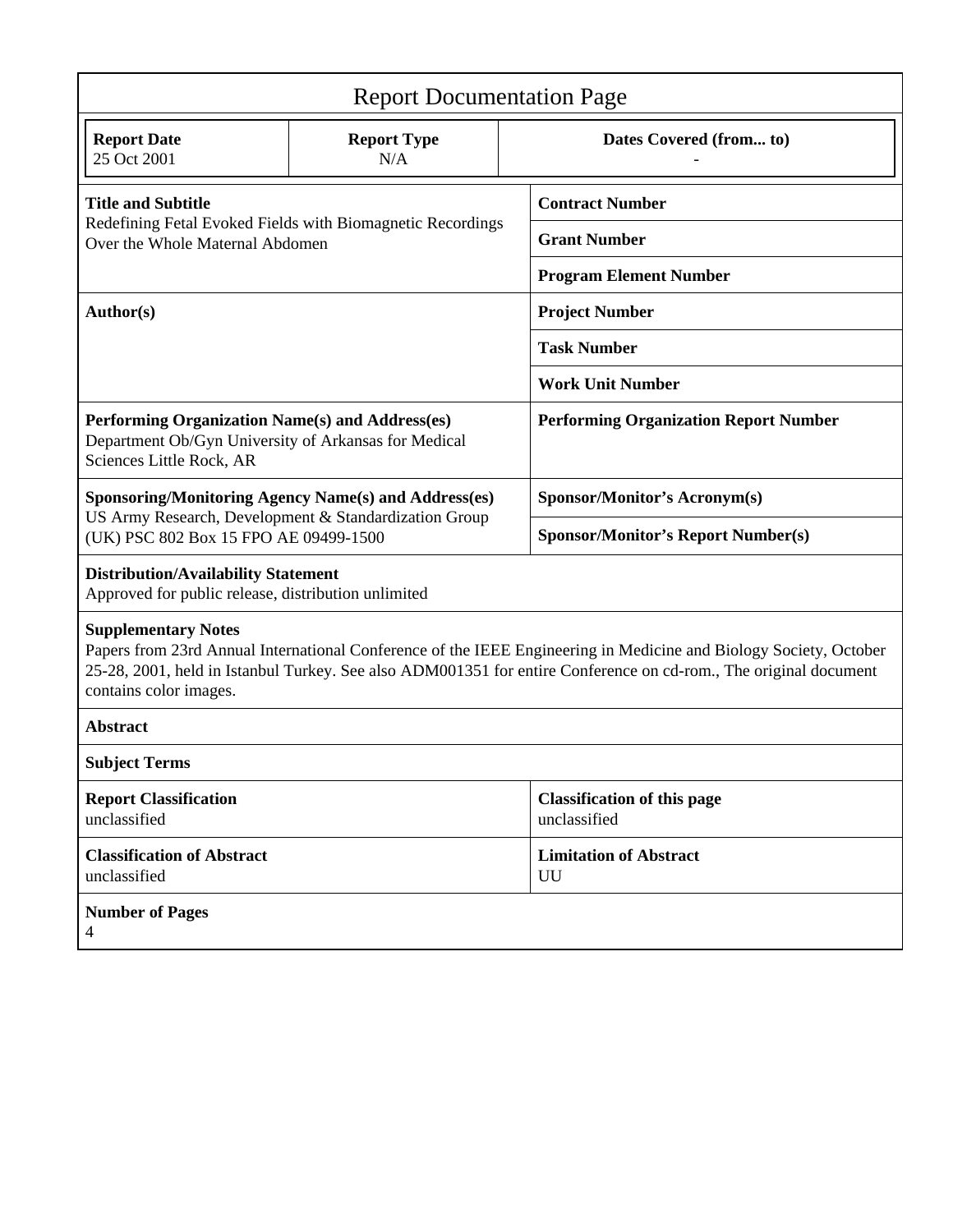gradiometers. The overall white noise levels of the SARA are below 5  $fT/Hz^{1/2}$  and the bit resolution of the sensors is 0.3 fT/bit. The SARA system is installed in a magnetic shielded room (AK3-Vakkuumschmelze, Germany). The pregnant mother sits on a saddle like chair and leans against the sensitive part of the array (Fig. 1). During the study the mother is instructed to stay as still as possible. Before the study, outside of the shielded room, the position of the baby is determined with an ultrasound and recorded for further comparison. The stimulation device consists of a speaker, placed outside the shielded room, attached to a 20 feet long piece of Tygon tubing. The other end of this tubing attached to a respiratory mask. This mask is secured with a belt and attached to the back of the mother and is oriented to point to the fetal head (Fig. 2). The sound intensity was measured in the air, both at the end of the mask (120dB) and in the shielded room (100 dB) This means our sound delivery generates a focussed sound source and a diffuse sound source. The stimulus is a 100ms tone burst with a frequency of 1KHz and rise and fall times of 10ms. The mean interstimulus interval is 2s with a randomisation of 100ms.



Fig. 1. The SARA system including the adjustable dewar and the patient support system.

This study is approved by the Institutional Review Board (IRB) and informed consents were obtained from the participating mothers. The recording sessions consisted of 6 trials each, 2 minutes in a continuous mode at a sampling rate of 312.5 Hz and an antialiasing filter of 100Hz. In addition a the sound delivery times were recorded on a trigger channel. After recording, the datasets were inspected for gross movement of the mother and the fetus, and these trials were disregarded from further analysis.

The long trial data were segmented in relation to the trigger with 200 ms pretrigger time, for baseline, and 1000 ms posttrigger time. A coherence based algorithm [11]was used to eliminate the influence of maternal heart signals using 30 channels in the upper part of the sensor array as references to the maternal heart. The field distribution after the maternal heart signal removal were visually inspected for evoked potentials.

We used a new stimulation protocol called the auditory mismatch paradigm on two fetuses. This protocol consisted of 300 stimuli of which 80 % were 500 Hz tone and 20% were 1kHz tone. The tone burst length was 100 ms and the rise and fall time was 10 ms. In addition we recorded simultaneously maternal electrocardiogram (ECG, leads I, II, III and V2) with MEG compatible electrodes. The ECG signal was synchronized with the MEG recording, by feeding them through analog-to-digital (A/D) channels in the MEG electronics. In this analysis, the coherence algorithm used the ECG signals as references to remove maternal heart interference.

For further studies we also developed a three dimensional localization system to correlate physiological signals with anatomical information. Every recording on the SQUID device is performed with three localizations coils attached to the left and right belly and at the spine. This coils are activated before and after every run and the position of the coils is determined in relation to the sensor array. Before the MEG measurement, three dimensional localization sensors are attached to the mother at the same position as they are used during the MEG. With a free-hand three dimensional ultrasound system (3D Echotech, Germany) a 3D image of the heart and the head is recorded. Before and after the measurement the position of the localization coils is determined and during the recording the position of the scan head is recorded. This information is used to generate a transformation vector and a rotation matrix which determines the position of the 3D picture in space. The recording program was developed by 3D Echotech, the post processing programs are developed by our group.



Fig. 2. A pregnant patient sitting on the SARA device. The auditory stimulation device and the localization coils are attached to the patient.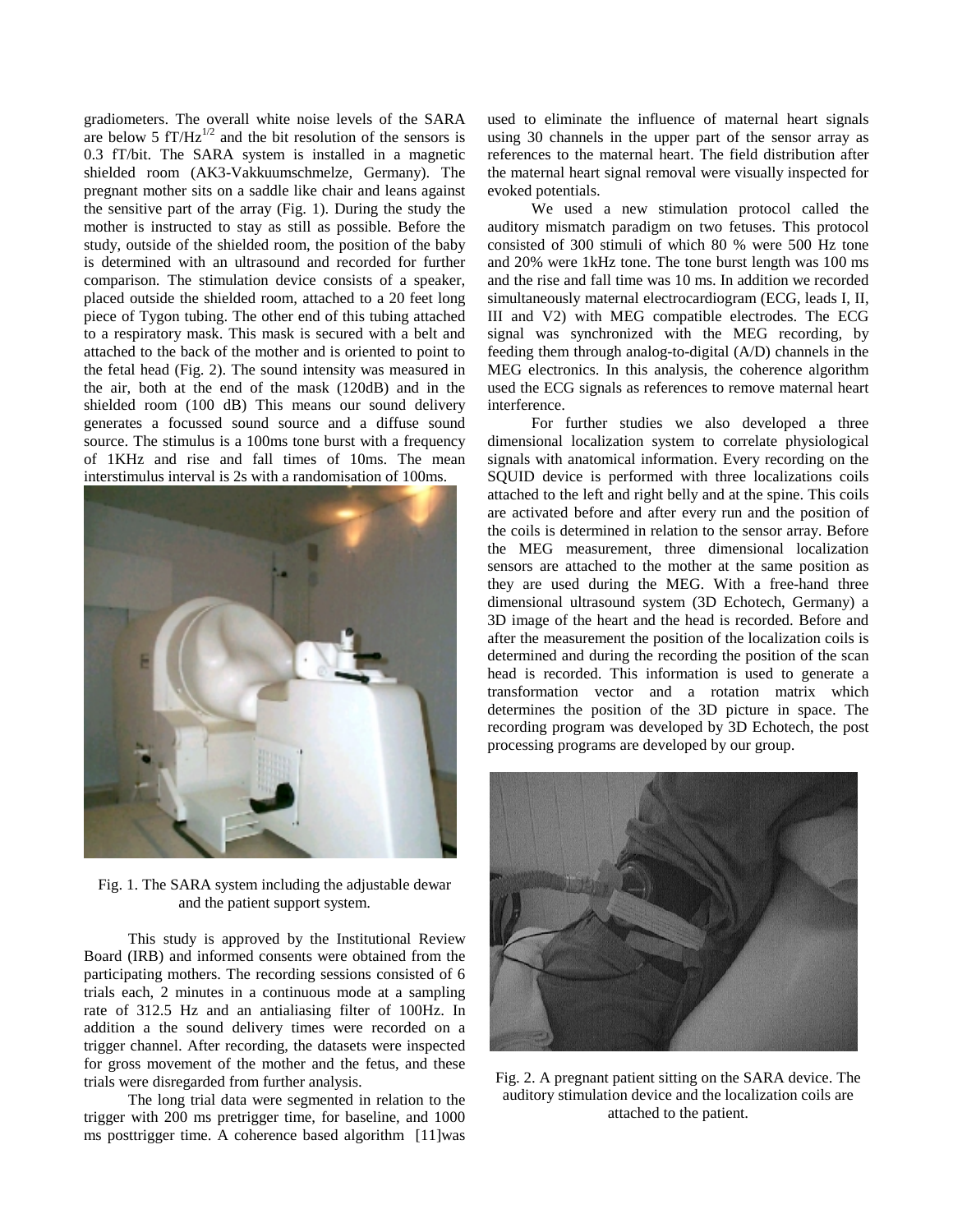# III. RESULTS

The coherence algorithm was able to remove the maternal heart signal in all cases. Based on our analysis method and provided that the region of interest (ROI) is restricted to a small area above the fetal head, we were able to identify in 14 out of 22 fetuses signals which resemble the reported fetal evoked responses. A typical example is shown in Fig. 3. and includes phase reversal on certain channels and a peak around 210 ms. In addition our signal to noise ratio is similar like the one reported recently [5]. The latency and field strength for all 14 fetuses is given in Tab 1. Fig. 3a shows the time course of all array channels and the enlarged time courses from the ROI are shown in Fig. 3b. It is obvious, that the examination of signals only within a small area ROI can lead to an impression that there might be a fetal signal, including phase reversal. However, when the signal distribution over a larger area is examined, it is seen that what on the basis of small ROI was thought to be a fetal signal, is in fact only a small part of a large scale field fluctuations. Example in Fig. 3 illustrates that if the ROI is selected too small, the real signal extrema can be missed and their position could be mistakenly placed at the rims of the ROI. Since the fMEG detection geometry can be crudely approximated by a seminfinite plane, one can use a consistency check based on the "rule of thumb" for the distance between the two field extrema [12]. As an example, consider e.g., the fetal head depth of 4 cm, vacuum gap in the dewar 1.5 cm, and the source depth in the fetal head 0.5 cm. Then the source depth below the sensors would be about 6 cm and the expected separation between the field extrema should be about 8.5 cm. In addition, if the fetal head was assumed to be electrically isolated from the maternal abdomen, the fetal signals would not need to exhibit conventional dipolar patterns (the signals could be monopolar or highly asymmetric bipolar). In addition split time averages over the first, second and third 100 stimuli, made it difficult to define the evoked fields seen in the average.



Fig. 3. Averaged auditory evoked fields for the 151 channel array related to tone bursts. a) Distribution of the primary sensors and the corresponding MEG traces. The region of interest is marked with a circle around the sensors. It is evident that the evoked field in the region of interest is mainly dominated by maternal interference, which is small for the sensors in the region of interest, but could be interpreted as evoked field. b) Field distribution in the region of interest, a clear evoked field is visible, which shows in addition phase reversal.

In the preliminary study with the mismatch paradigm, we got a difference wave form for the mismatch activity including an initial deflection around 150 ms and a activation around 300-500ms. In addition spatial filter techniques showed a normal component structure. The use of spatial filters is highly depending on the capability to provide anatomical information about the fetus in a common reference frame of MEG and ultrasound. Our initial tests with the localization coils showed that the coregistration error is in normal cases below 1cm.

TABLE 1 SUMMARY OF FETAL AUDITORY EVOKED FIELD MEASUREMENT<sup>a</sup>

|                             | patient number gestational agestrength |          | latency            |  |
|-----------------------------|----------------------------------------|----------|--------------------|--|
|                             | (week)                                 | (fT)     | (ms)               |  |
| 30                          | 30                                     | 25,2     | 170                |  |
| 34                          | 32                                     | 41,4     | 224                |  |
| 19                          | 36                                     | 15,3     | 253                |  |
| 28                          | 36                                     | 11,6     | 265                |  |
| 29                          | 37                                     | 21,4     | 246                |  |
| 32                          | 37                                     | 7,3      | 221                |  |
| 33                          | 37                                     | 6,7      | 192                |  |
| 44                          | 37                                     | 15,1     | 180                |  |
| 45                          | 37                                     | 6,3      | 215                |  |
| 23                          | 38                                     | 32,6     | 270                |  |
| 38                          | 38                                     | 6,3      | 243                |  |
| 27                          | 39                                     | 11,4     | 192                |  |
| 50                          | 39                                     | 15,5     | 180                |  |
| 39                          | 39                                     | 13,1     | 202                |  |
| 40                          | 40                                     | 11,2     | 237                |  |
| $a_{\text{The}}$<br>latency | amplitude<br>and                       | is oiven | for the<br>laroest |  |

The latency and amplitude is given for the largest component

#### IV. DISCUSSION

Our results indicate that any fAEF signals must be carefully interpreted and subjected to a battery of tests to assure that they are real. We think that the identification of fAEF can not be made solely on the basis of the topology, a peak in the expected time range and a limited ROI. Because the maternal and fetal heart interference is about 100-1000 times larger than the reported fAEFs, it is necessary to take